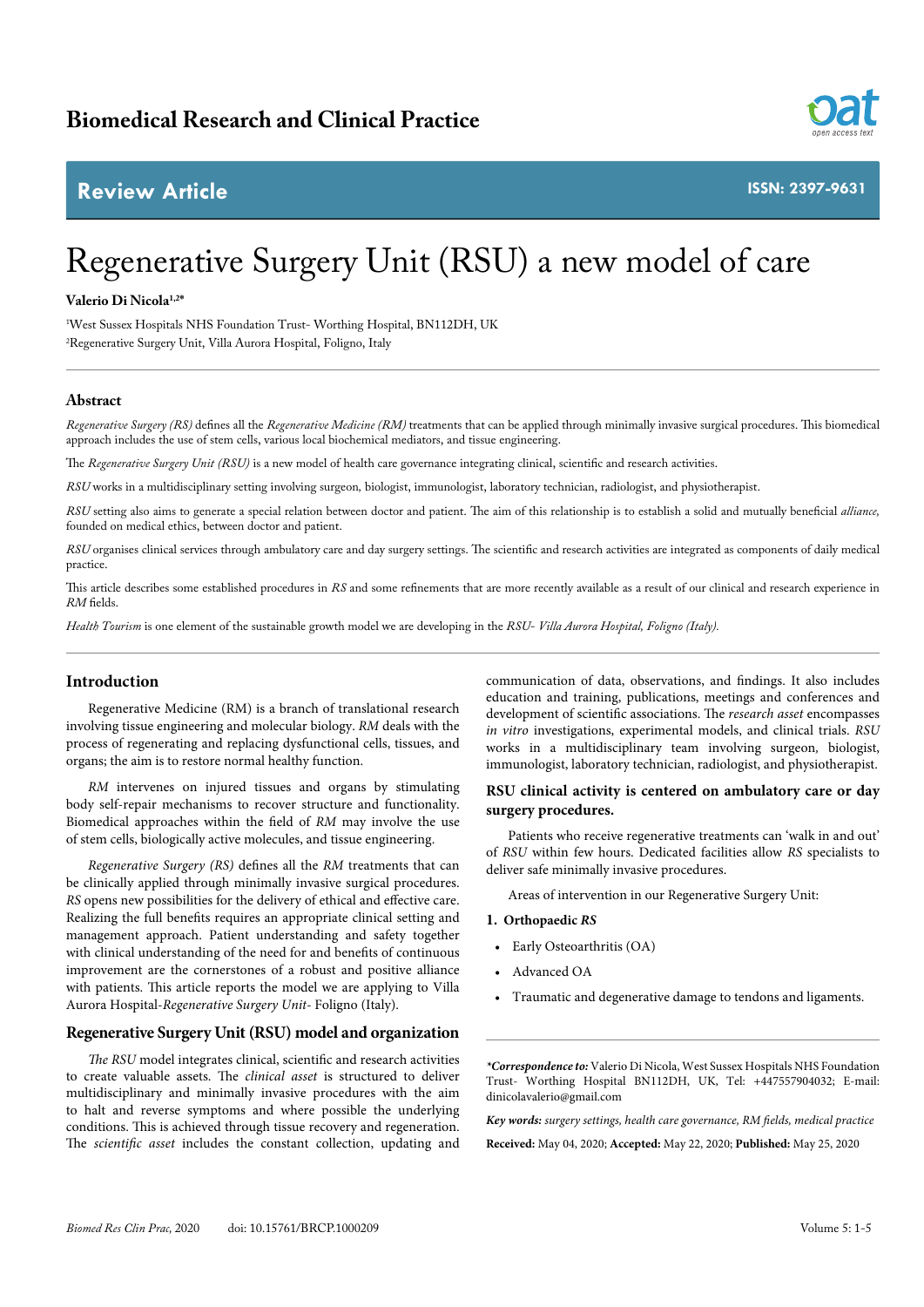#### **2. Plastic** *RS*

- diabetic foot ulcers (DFU)
- pressure ulcers (PU)
- venous leg ulcers (VLUs).

#### **3. General** *RS*

- PRF- hernia repair
- perianal fistulas
- preliminary experience in faecal incontinence

#### **4. Aesthetic** *RS*

- filling skin defects
- wrinkles
- stimulation for hair regrowth and hair transplantation.

#### **5. Maxillofacial** *RS*

- periodontal bony defects
- PRF- implant surgery

#### **RS procedures**

These treatments have the common aim of improving symptoms and restoring homeostasis to local cells and tissue regeneration.

#### **Materials employed**

Platelet-rich plasma (PRP) is a concentrate of platelet-rich plasma proteins derived from centrifuged whole blood.

*PRP* variably contains several growth factors including Platelet derived growth factor (*PDGF*); Vascular endothelial growth factor (*VEGF*); Transforming growth factor beta-1 (*TGF-b1*); Epidermal growth factor (*EGF*); Basic fibroblast growth factor (*FGF-ß*) and Insulin-like growth factor-1 (*IGF-1*) [1].

Preparations have been categorized by content into four main groups: *PPRP* (pure PRP), *L-PRP* (leukocyte and PRP), *P-PRF* (pure platelet-rich fibrin) and, *L-PRF* (leukocyte and platelet-rich fibrin) [1].

Literature shows that *PRP* can stimulate an antiinflammatory, proliferative and remodelling response inducing mesenchymal tissue regeneration [2].

Specifically, in osteoarthritis (*OA)*, chondrogenic differentiating properties were found *in vitro* as well as *in vivo* in mice and rabbits, indicating a major role in regeneration of cartilage [3-7].

These *PRP biological* properties are increasingly used for *OA* treatments, maxillofacial and dental procedures, plastic surgery and aesthetic treatments and their use has recently been expanding in general surgery [8,9].

The final goal is the stimulation of *resident MSCs* to promote a *regenerative microenvironment.*

*MSCs* stimulate *local inflammatory-immune modulation* and *trophic effects* and ultimately facilitate tissue regeneration [10-14].

#### **MSCs Therapy**

In 2001 the FDA issued a set of regulations governing cellular and tissue-based therapies. The basic principle of these guidelines was that cellular and tissue therapies that require *minimal to no manipulation* of autologous tissue do not required FDA approval [15].

*MSCs* isolated from different sources such as bone marrow, adipose tissue, cord blood, amniotic fluid, omentum, peripheral blood etc, showed *in vitro* capacity to differentiate in all mesenchymal lineages: fibroblasts, chondroblasts, adipocytes, muscle-cells, osteoblasts and other mesenchymal lineages [14-17].

*Autologous ASCs* offer advantages from regulatory, histocompatibility, and infectious perspectives.

*Autologous MSCs* are the most frequently used in clinical practice.

For *autologous MSCs* treatments in *OA* and plastic-aesthetic surgery the use of adipose tissue-derived stem cells *(ASCs)* is the most common and the most studied. The use of peripheral blood stem cells *(PBSCs)* is becoming popular [2].

Modern therapeutic strategies rely on the combination of *MSCs* and tissue engineering so that *MSCs* suspensions combined with biodegradable materials may improve cell survival and tissue regeneration capacity [18]. As with other *MSCs* it has been supposed that *ASCs* delivered into injured tissue induce repair and regeneration via paracrine effects. The *ASCs* stimulate the resident stem cells and promote their differentiation along the required lineage pathway. Furthermore, *ASCs* similar to *BM-MSCs* can deliver new mitochondria to damaged cells, thereby rescuing aerobic metabolism [10,11,12,19].

Therefore, against the initial assumption that *MSCs* might *in vivo* reproduce the *in vitro* findings, evidence increasingly suggests that the main therapeutic function of *MSCs* could be the paracrine effect to induce a local *regenerative microenvironment* [10,20].

In degenerative *OA, ASCs* can be culture-expanded and then injected into the joint or they can be harvested and directly injected as *stromal vascular fraction SVF* [14,21,22]. Further, *ASCs* have been used as mixed injections in combination with GFs, cytokines and scaffolds in order to improve their effectiveness. The most common scaffolds used are hyaluronic acid and fibrin gel. *PRP* has been applied as a nutrient fluid containing chondrogenic and osteogenic growth factors (e.g., TGF-β and PDGF) to support the survival and differentiation of transplanted *MSCs* [23,24].

### **Who are the RSU Patients? A focus on OA and hernia repair**

Joint and back pain is often the result of degenerative *OA* and is one of the most frequent causes of patient visits for assessment. Degenerative Osteoarthritis *(OA)* is the most common chronic musculoskeletal disorder. Whilst *OA* can affect all joints, the knee, spine, hip, hands, feet, and shoulder are most frequently involved. Chronic pain leading to disability is the most common direct consequence. *OA* is the single most common cause of disability in older adults [2].

*OA* risk factors include obesity, sedentary lifestyle, chronic postural defects, bone density, occupational injury, trauma, and genetic predisposition.

The *2010* Global Burden of Disease Study estimated that 10% to 15% of all adults aged over 60 had some degree of symptomatic *OA*, with prevalence higher among females than males [25,26].

Most of the current medical treatments are palliative and work on pain management and symptom control. In advanced *OA*, total knee and hip replacement are the current standards to alleviate pain and improve function. However, the risks associated with the operation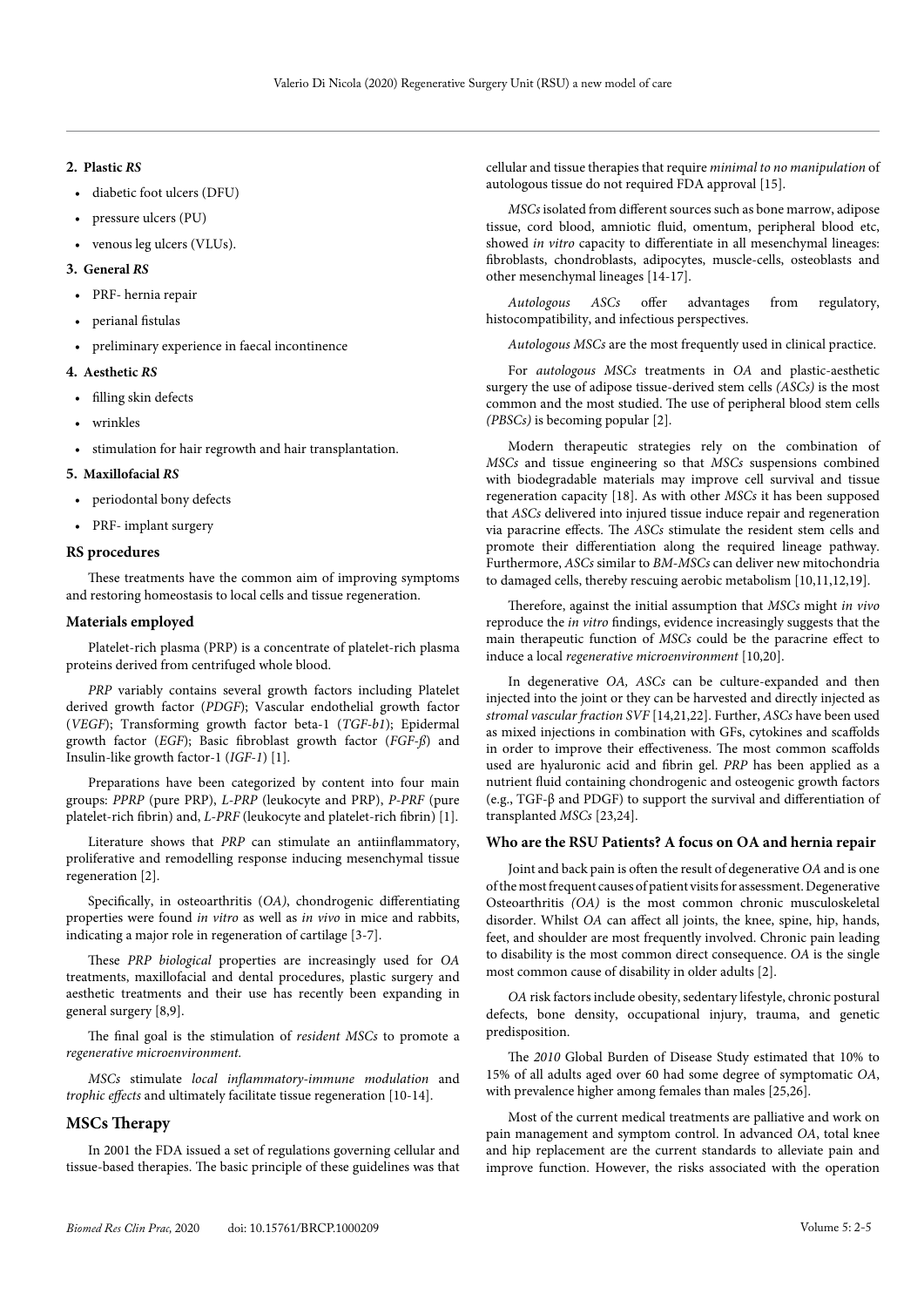and the finite life span of joint prosthesis exclude this option for a significant group of patients.

Joint replacement cannot often be offered to **frail elderly patients** (ASA III-IV) due to high risks of complications and increased mortality. Likewise, surgeons are reluctant to offer to **younger patient's** joint replacement due to the limited life span of prosthesis and chronic postural imbalance induced by the new joint [2]. The result is the increasing consumption of chronic medications such as NSAIDs and opioids in socalled *pain management*. This palliation has a severe systemic backlash on patient care and health systems due to the complications related to chronic NSAIDs and opioids intake and addiction [2].

Dilemmas can arise when we seek to offer patients the greatest benefits along with minimal risks. The basic medical principles *primum non nocere, secundum cavere, tertium sanare* (first do not harm, second be careful, third cure) should always guide and inspire medical practice [2].

The latest knowledge about the biological processes involved in the *early OA*, has given general awareness that this disease can be curbed and reversed if addressed at the early stage [2].

*Early OA* is defined by recurrent joint pain together with no or minimal changes detectable by *X-ray* imaging. Only MRI and USS can identify early markers of early OA in the synovial membrane and some superficial cartilage erosions [27-29].

These methods and criteria enable early identification of joint disease and this facilitates early therapeutic approaches to halt and reverse the normal progress of the disease [2,30].

The development of regenerative medicine procedures has facilitated a major change in *early OA* treatments as well as in *advanced OA.* These therapies provide persistent analgesia through tissue repair for frail elderly patients as well as younger patients who are currently offered simple palliation [2].

In addition, regenerative surgery minimally invasive procedures are non-toxic, very low risk and have minimal adverse side effects.

**Inguinal hernia repair** is the most frequently performed operation in General Surgery. Over 20 million hernia repair procedures per year are performed worldwide [8].

Complications including chronic inguinal pain (12%) and recurrence rate (11%) have significant negative impact on surgical results. The 4 main impacting factors affecting hernia repair results are: 1) *mesh material and design; 2) mesh fixation; 3) tissue healing and regeneration* and 4) the *surgical technique* [8].

*PRF-hernia repair* is a new physiologic and genuinely "tensionfree technique" that follows the sound principles of both regenerative and conventional surgery. *L-PRF* mesh fixation removes the need for stitches, the usual cause of "nerve entrapment syndrome" due to the snaring by stitches of inguinal nerves. Further, the *PRF* antiinflammatory and tissue regeneration properties both speed and 'streamline' the process of mesh integration.

The surgical technique, mesh material choice, biological method of fixation and the regenerative properties of *PRF* work synergistically to minimize wound site inflammation and assist correct integration of the mesh. These result in postoperative advantages. The short-term benefits are less pain and shorter time of recovery [8,9].

The mid-long-term benefits are lower incidence of chronic pain due to a correct process of wound healing and minimizing the risk of nerve entrapment [8,9].

Better integration and minimization of scar tissue may lead to a stronger repair and associated reduction in recurrence. This can be confirmed by long-term studies conducted by the research asset.

#### **Other areas of expertise in the RSU**

As reported in the *RSU* model, patients affected by chronic wound and skin ulcers such as diabetic foot ulcers (DFU), pressure ulcers (PU); venous leg ulcers (VLUs) have been treated. Significant benefit resulted from treatments of debridement together with the application of *PRF membrane* enriched with *HSPs* (supercharged-PRF).

*PPRP* and *ASCs* aesthetic regenerative fillers have been used to treat skin defects and to minimize wrinkles. *PRP* in combination with *HSPs* has been applied for hair regrowth and to aid transplantation.

These procedures involve different specialists and health professionals working cooperatively in the *RSU* multidisciplinary model.

#### **Establishing an alliance between doctor and patient**

The relationship between doctor and patient should be based on ethics, professionalism, competence, trust, honesty and especially on empathic communication.

The current process to gain the informed consent of patients has focused on medico-legal aspects. In daily practice, a doctor is mostly dedicated to defending his/her-self from potential complaints. The consent goal is to get permission to deliver medical treatments and the patient's acceptance of complications; these are usually stated in a long list. In the end, doctors effectively request the patient's permission to accept treatments and possible adverse events.

This is quite different to a relationship based on awareness and trust. In our model, the consent process is an essential step to establish a relation of *partnership* with the patient. Open and honest communication will satisfy patients that regenerative surgery procedures are the safest of the current medical options and effective enough to attempt them before considering major invasive procedures. This is in accordance with the first basic medical principle *first do no harm*. Doctors must mention that failure of treatment is a possible outcome. It is also proper to mention that the primary ethical aim is to attempt to remove suffering by improving patient symptoms with the least invasive and least harmful treatment that is currently available and has strong indications of efficacy.

The overall goal is to establish an *alliance* between the doctor and patient to pursue the common goal of best result and patient satisfaction.

#### **RSU ambulatory care and day-surgery settings**

Most of the *RS* procedures can be delivered in ambulatory care settings. This model has been applied in *Villa Aurora Hospital-Regenerative Surgery Unit-* Foligno (Italy). The essential parts are summarized below.

A dedicated laboratory area hosts centrifuges, fridge, oven-dryer and homogenizer where the patient's blood or adipose tissue can be sterilely manipulated and prepared.

Adjacent clinical rooms are arranged to deliver *RS* procedures. These need to be set as a surgical ambulatory care facility, each tailored for the specialist services to be provided: e.g. orthopedics, plastic surgery, dental service etc.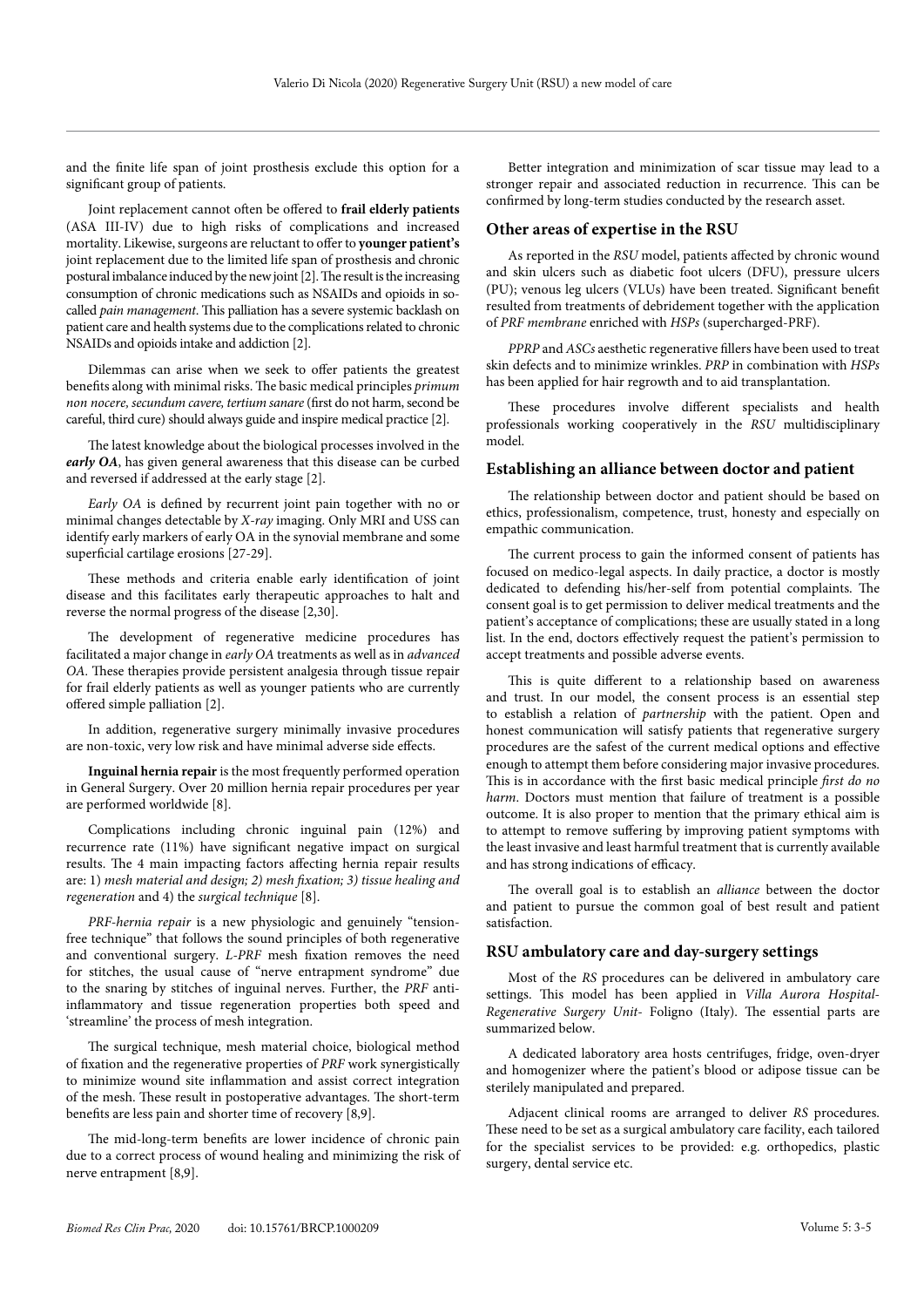USs with a linear probe should be always available for *OA* treatments.

Main areas in the RSU ambulatory care settings:

- Reception and waiting room
- Blood Sample collection
- RS laboratory to prepare individual medication
- RS ambulatory care treatments
- Recovery, refreshment, and discharge

Procedures that can be delivered by ambulatory services are mainly *PRP/PRF-derivatives* and *monocytes*. These treatments provide valid therapeutic options in OA patients, implantology and plastic/aesthetic procedures.

To elicit best results in *OA*, particular care must be taken over the method of *PRP* production and application and the accurate positioning of the bio-stimulator in the affected joints. Centrifuge characteristics, centrifugation speed/ time, manipulation of the resulting product(s) and positioning in the joint tissue can all change the effectiveness and therefore the results of *PRPs* procedures [31].

We have used autologous adipose stem cells (*ASCs*) procedures for *OA* in various combinations with *PRP* and scaffolds to improve clinical results. *ASCs* procedures are generally delivered under general anesthetic in a day surgery facility. *PRF-inguinal hernia repair* is a day surgery new technique delivered in theatre setting. The centrifuge to produce the *L-PRF* used to fix the mesh is based in theatre.

#### **Our research and innovative procedures**

*Stimulation of resident MSCs***.** Most joint tissue regeneration treatments have targeted cartilage tissue. However, literature on the physiopathology of *early OA* has shown the essential role played by the synovial membrane and synovial fluid to trigger the disease together with articular cartilage modifications [2]. Joint pain is firstly initiated by changes to non-cartilaginous components such as the joint capsule, synovial membrane, tendons and ligaments where there is a significant innervation [32,33].

Since *2012* the author has published work on procedures whose core effect is stimulation of *joint resident MSCs* [34,35]. A study mentioned in the work aimed to show long-term symptom control through the recovery of local cell homeostasis and tissue repair. The study examined an individual medication comprised of *polydeoxyribonucleotides* (*PDRN*), a specific set of *Heat Shock Proteins* (*HSPs*) and a *glycerol scaffold*. The *HSPs* were derived from the patient's blood through a process of thermic stress.

This product named *Gel repair* ®(*GR*) has shown to be a biological activator able to stimulate the *resident MSCs* located in the capsule and synovial tissue.

An observational clinical trial with 3 years follow-up showed a persistent improvement of symptoms together with a radiologic recovery of joints affected by degenerative Osteoarthritis. Lower pain level and increased joint mobility were observed in almost 80% treated patients and imaging often showed a downgrading of the degenerative *OA* [34,35]. Besides cartilage and bone regeneration, *Gel Repair* ® (in some preliminary experiences) has shown wound healing properties on chronic skin ulcers that did not respond to traditional treatments. Following the same biological principles, we have been using thermic stressed *L-PRF* membranes to produce a pool of *HSPs.* The process aims to activate *SM-MSCs* (Synovial Membrane-MSCs) in *OA*. The resulting product, termed '*supercharged L-PRF'* when used in a *procedure,* supplements the stimulation of *SM-MSCs* with a pool of *HSPs* that are slowly released by the treated membranes when applied on the surface of capsule-bursa tissues.

**Omentum adipose stem cells (OASCs) transplantation** has been successfully used for muscle regeneration, for degenerative osteoarthritis and to prevent colorectal anastomotic leak [17].

#### **Scientific activity**

*RSU* implements data collection and statistical analysis to measure the quality of services and their performance. Data and results will eventually be published in scientific journals.

This approach improves the quality of health care in any sector of *RSU* activities. The *clinical activity* is set by default as a longitudinal, observational, or comparative study to constantly deliver research results on the ground. This is the basis for CQI/TQM best practice in clinical settings [36]. This measurable systematic approach generates quality, high performance, and value. The *RSU-members website* promotes regenerative surgery information and updating, interactive communications, e-learning, and training. The *website* will outline and enable members to explore options for a scientific society/association model.

One option has a board of scientists, academics, experts in biology, immunology, regenerative surgery, longevity, and regulatory professionals. The association may elect to establish partnerships with universities and other institutions to promote educational events and research.

#### **Other services associated with the RSU**

In orthopedics, *RSU* works in a team with physiotherapists and advises long term swimming-pool-physio to improve the quality and duration of results. Furthermore, *OA* patients may be obese and /or frail and/or with multiple chronic comorbidities. Therefore, we offer specialistic consultations and treatments to tackle these problems and prevent *OA* recurrence.

#### *Health tourism*

*Health or Medical tourism* refers to people travelling abroad to obtain medical treatments or health care services. Historically, patients and people have always travelled from developing countries to developed countries to receive medical treatments unavailable in their countries [37].

However, in recent years, *health tourism* has become a two-way flow. Social and economic motivations have pushed people from developed countries to seek treatments in developing countries that promise high performance at lower prices. Moreover, tourism boards of some countries offer medical care together with touristic/ cultural excursions and entertainment. There are significant differences between the medical regulatory agencies in various countries (FDA; EMA etc.). As a consequence, a drug or a procedure may be approved in some countries and not in others. Therefore, another reason for *Medical tourism* is to receive medical care unavailable or non-licensed in the home country.

*Medical tourism* most often is for plastic and cosmetic surgeries, dental and fertility procedures [38]. More recently, 'longevity' therapies involving stem cells and associated treatments are rapidly